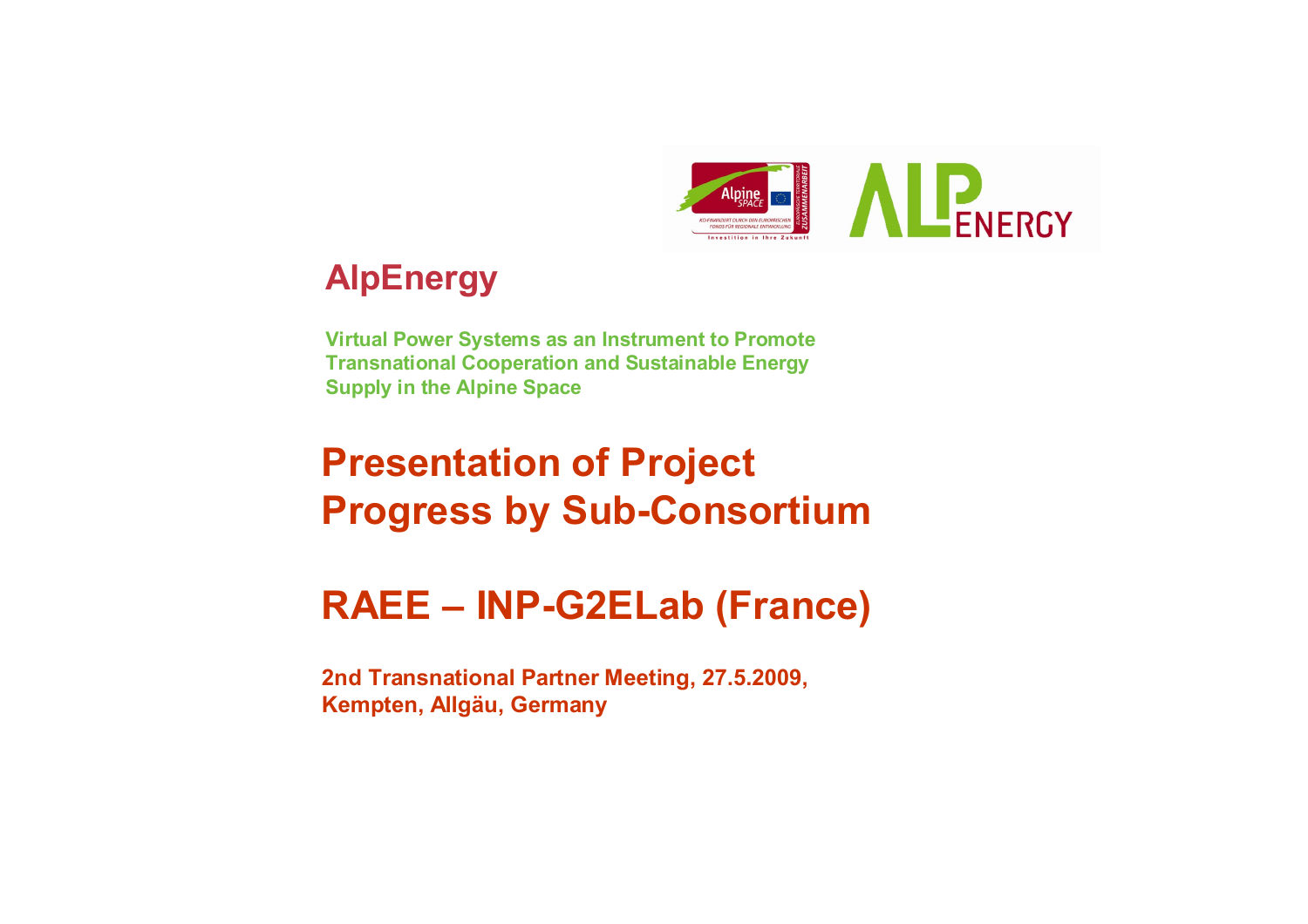### **Proposed Structure for Presentation**



- **1.Overview of Progress in the Region of Sub-Consortium RAEE – INP-G2ELab**
- **2.Progress according to the Project Workplan**
- **3.Upcoming Events with Relevance for AlpEnergy**
- **4.Next Steps - Outlook**



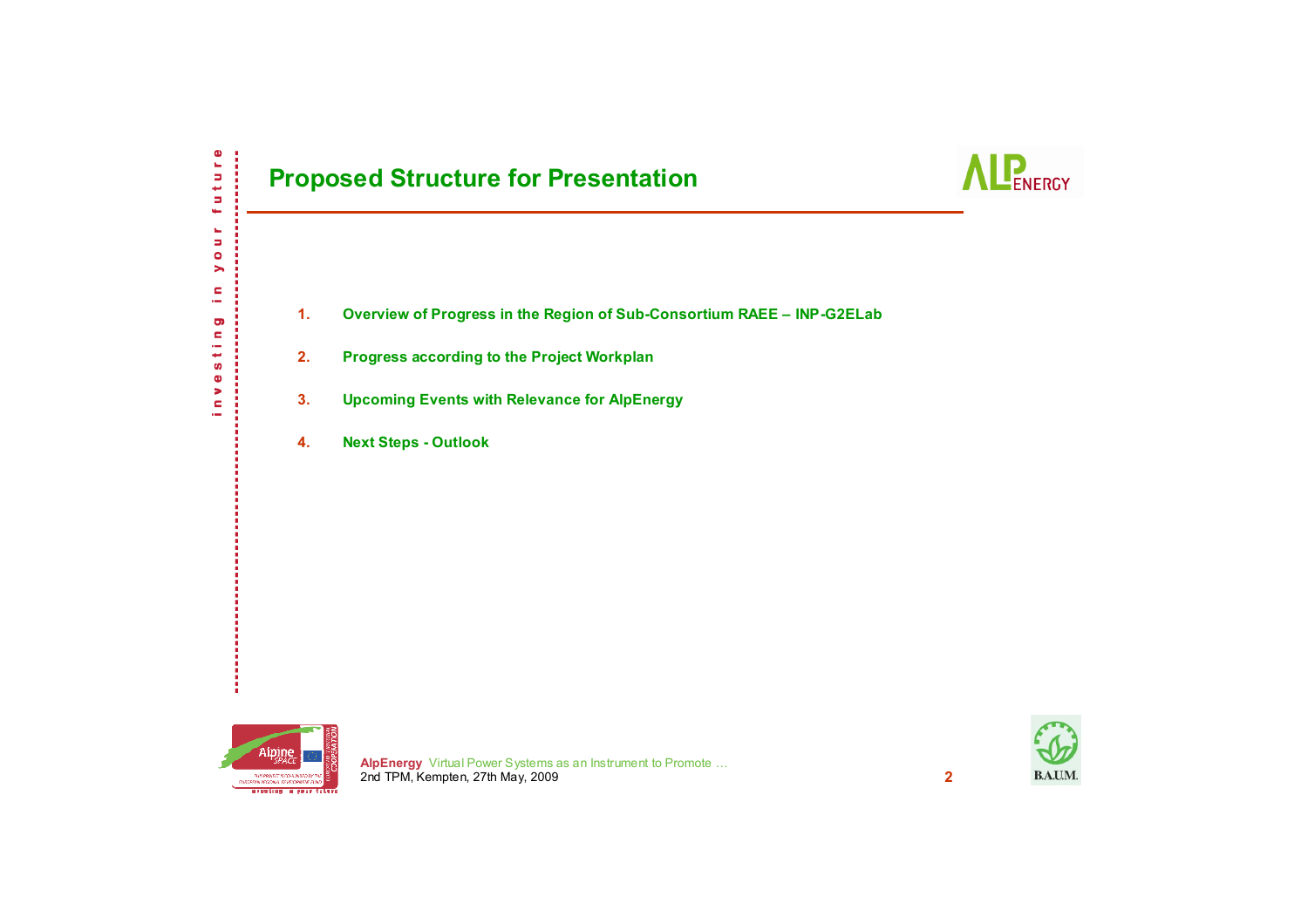**1. Overview of Progress in the Region of Sub-Consortium RAEE – INP-G2ELab**

## *Summary of our progress in our region*

- ¾ **Advisory committee constituted and second meeting planned**
- ¾ **Two areas for the models selected, cooperative local partners, and data collection in progress**
- ¾ **We see clearer the concept we want to develop :** 
	- Develop VPS tools facilitating RES-el (+ CHP integration) and management of these productions,
	- Demand Side Management for peak load and consumption reduction,

also to offer better service to the grid and (and to avoid grid reinforcement in the Drome case)



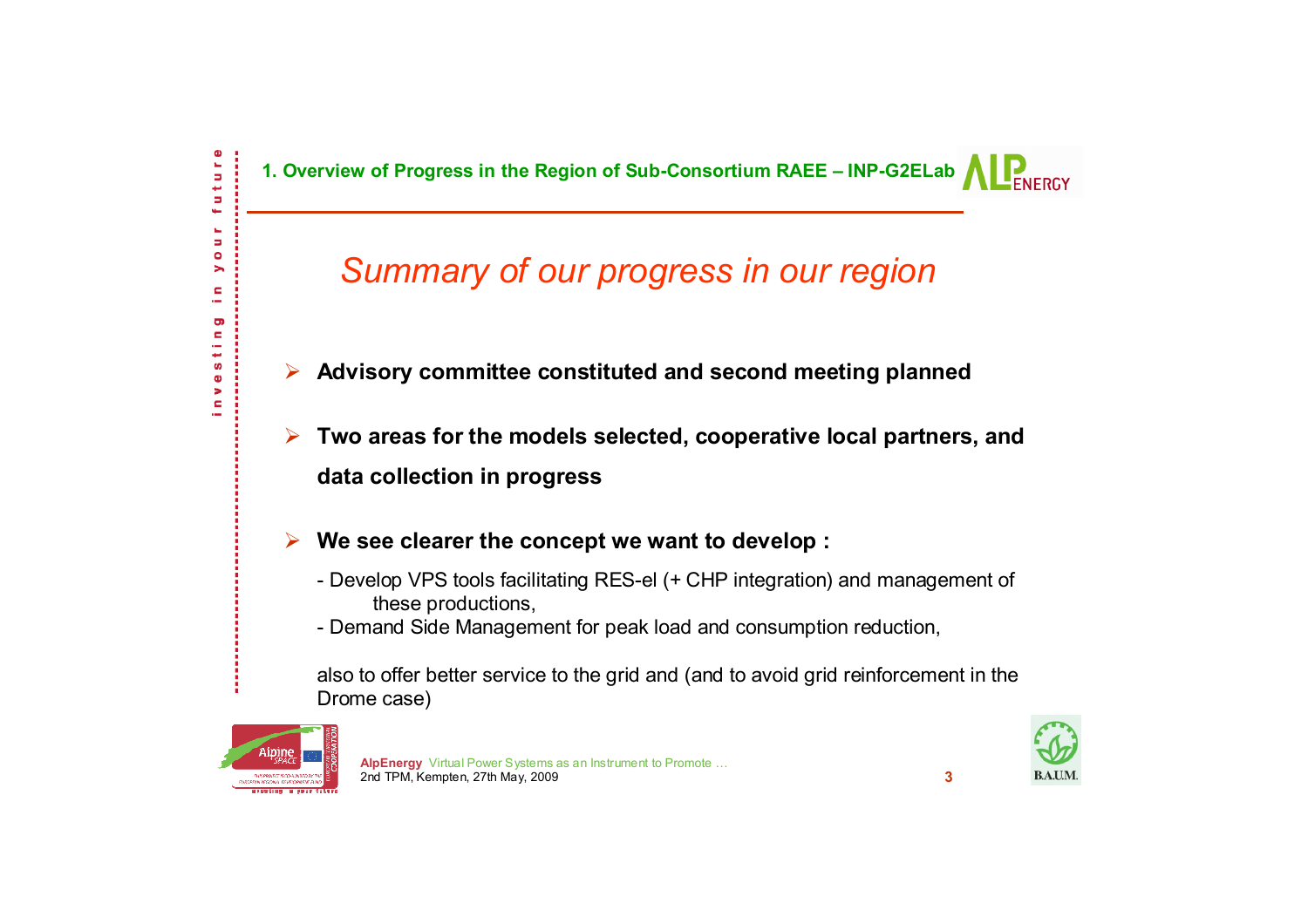### **2. Progress according to the Project Workplan – WP 2/3**

### **WP 2 :**

 $\mathbf{e}$ ē Ь

ĥ, Ь  $\bullet$ ⋋ c ÷ Ō)  $\blacksquare$ ÷ مها ဖာ  $\bullet$ × c

¾2 reports and certifications done

### **WP 3 :**

- ¾ RAEE & INP work on synthetic documents dedicated to techniques, experiences or projects linked to VPS (smart grids, heat pumps, feeding tariffs, peaks demand reduction, FENIX...), these documents will be put at disposal online on a French part of the website ; status quo / state of art
- ¾ Regional advisory committee constituted ; composed by stakeholders of our region and representation of national federation of energy syndicates; the first meeting 9 February 09,
- ¾ Study trip to Allgau organized the 27-28 May, 12 persons will participate (energy syndicates, elected people, technicians…) / thank you to AUEW !
- $\blacktriangleright$ Feedback done to the Italian partners on the website



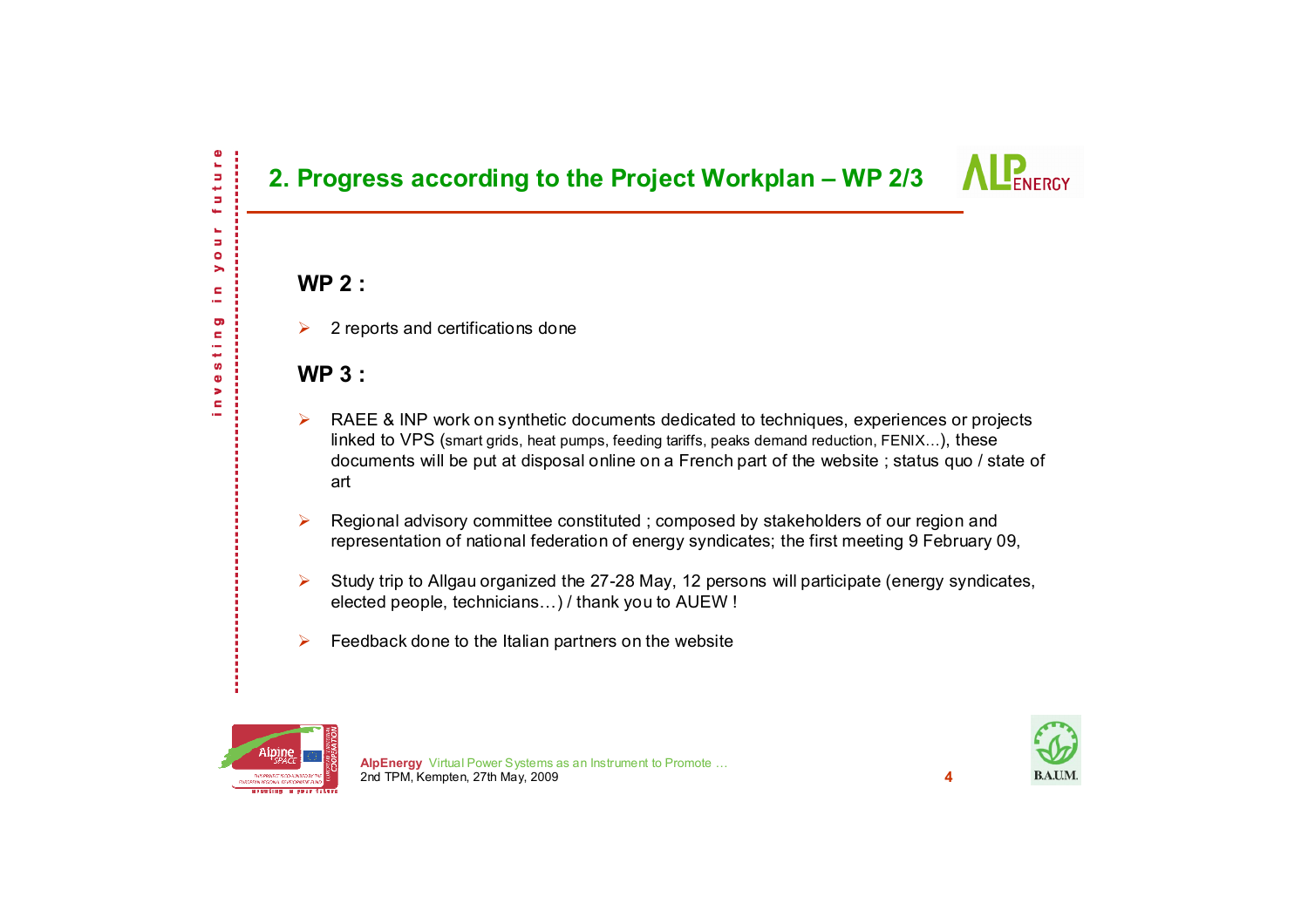## **2. Progress according to the Project Workplan – WP 4 (1)**  $\Lambda$  $\mathbb{R}_{\text{ERGY}}$

- ¾"**White Book**": comments sent to BAUM / national case sent
- ¾ **Internal studies: status quo per region** as base for the development of regional VPS concepts :

**Study** on status quo started : synthetic documents will feed a part of the status quo (framework) ;

Completed by an inquiry addressed to electricity networks and energy syndicates (perception of VPS and related subjects)

Some data already collected concerning our two cases

Need to complete the data collection in Drome (discussion with ERDF in progress)

#### ¾ **VPS master plans** for every region :

Started has still to be completed and clarify according to the data collected ; it is plan to be done in the next workshop with our two local partners in June

#### $\blacktriangleright$ **Implementation concepts** and detailed **work plans** for WP 5 & 6

More or less clear for ESDB, but has to be completed for SDED (lack of data at the moment) and to be written scheduled form



ture Ь ÷ ш o,  $\bullet$ > c,  $\overline{\phantom{a}}$ Ō) c ÷ À. ဖာ  $\bullet$ ь ċ

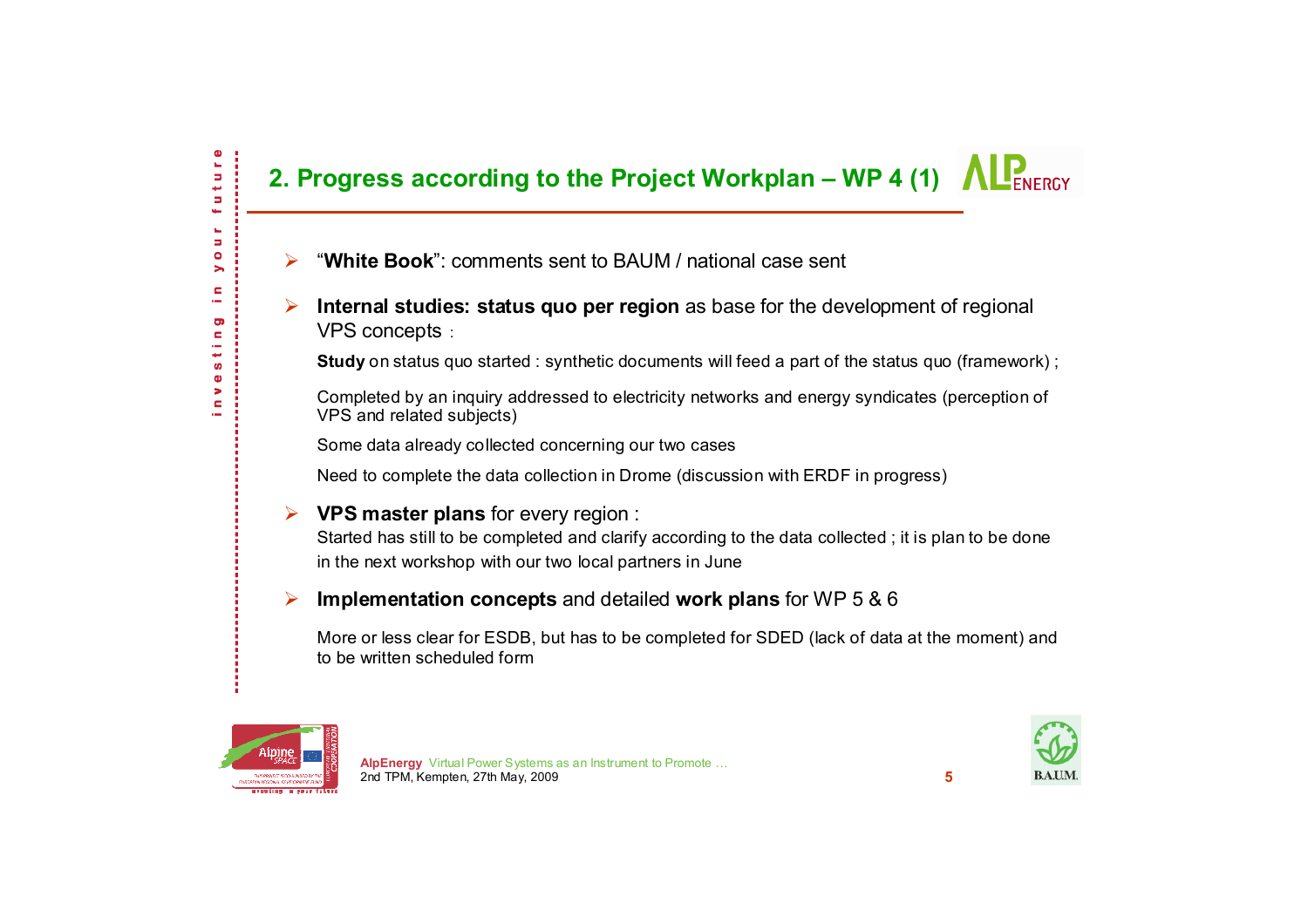### **2. Progress according to the Project Workplan – WP 4 (2) ALPENERGY**

#### ¾Drome case :

ture Ь

> ĥ, ь  $\bullet$

 $\blacksquare$ ÷ Ō)  $\blacksquare$ ÷ مي S  $\bullet$ > c

Plan is to avoid grid reinforcement of a 63 kV line by developing a VPS approach on the distribution network :

- RES-el and CHP potential on the network,
- DMS study : what can be done on this part of the network ?

- Then the model developed aims to highlight the best development of these two solutions Main obstacle at the moment : to get the data from the grid operator (DSO)

 $\blacktriangleright$ ESDB case :

Plan is to modelise the different issues :

- Aggregation of RES and best management according to the market
- DMS potential for peak load shaving and reduction of consumptions

All the data are accessible



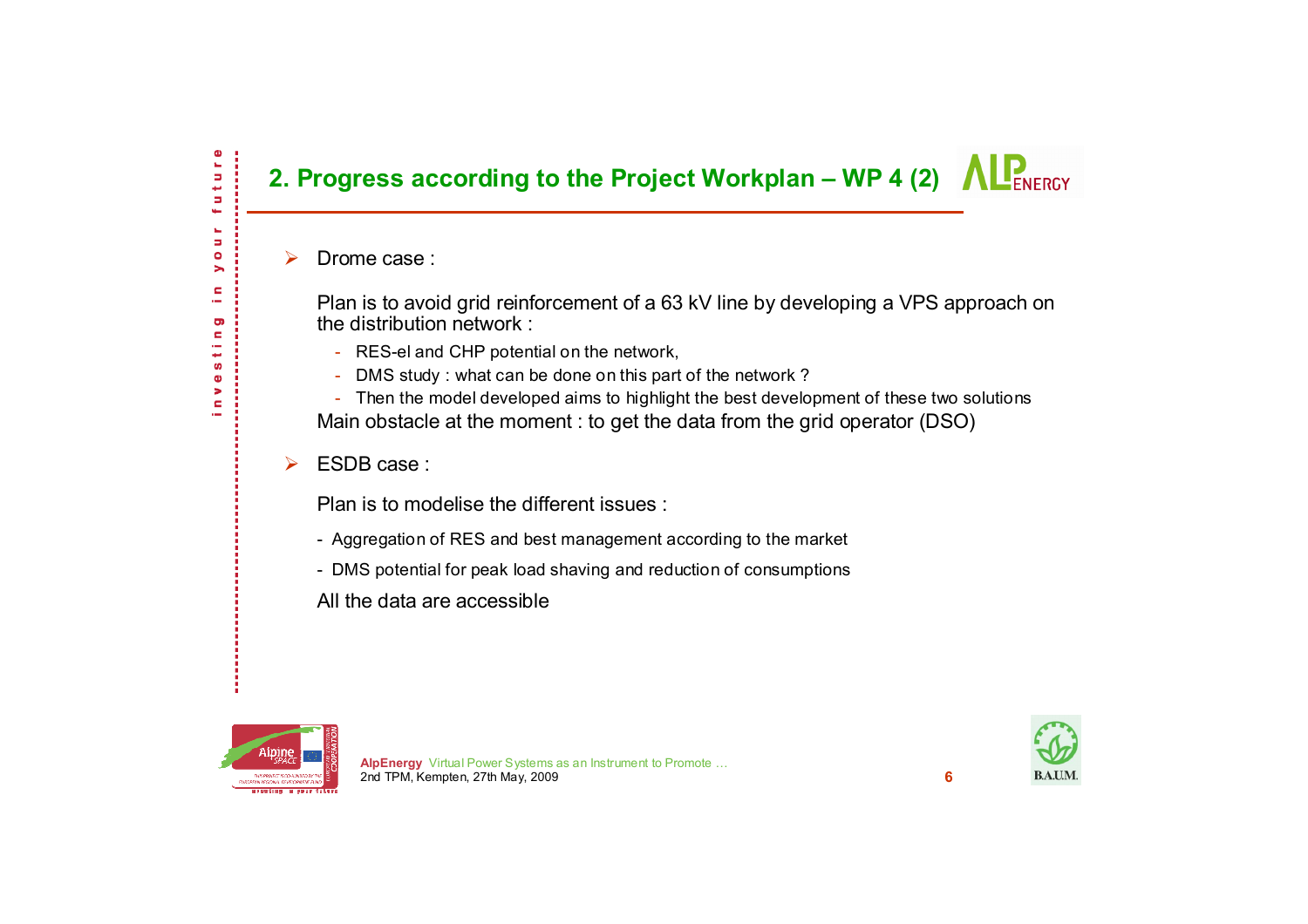

*upcoming events our region*

- $\blacktriangleright$ **Study trip in Allgau starting tomorrow morning !**
- ¾**Next workshop with our locals partners 22-23 June 09**
- ¾**Next advisory committee : 6 July 09**
- $\blacktriangleright$ **Conference on the VPS concept to be developed in Drome (Sept 09)**